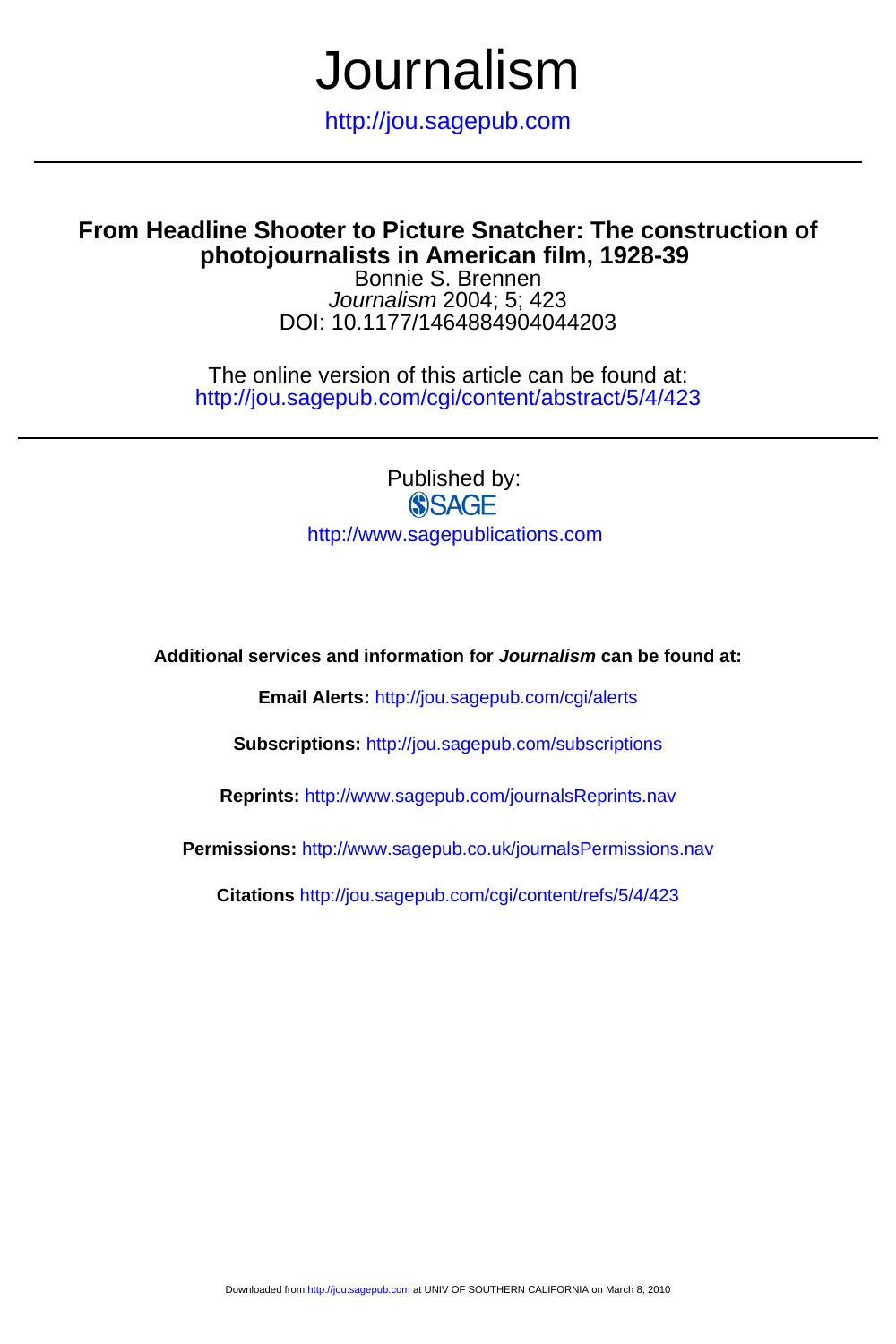## **Journalism**

Copyright © 2004 [SAGE Publications](www.sagepublications.com) (London, Thousand Oaks, CA and New Delhi) Vol. 5(4): 423–439 DOI: 10.1177/1464884904044203



# **From** *Headline Shooter* **to** *Picture Snatcher*

The construction of photojournalists in American film, 1928–39

<sup>j</sup> **[Bonnie S. Brennen](#page-17-0)**

*Temple University*

#### ABSTRACT

The existing research that addresses the depiction of photojournalists in popular culture focuses primarily on stereotypical characters and assessments of their distorted reflections of 'reality'. In contrast, this article considers elements of popular cultural practices produced under specific social, economic, and political conditions that may provide useful insights into the actual lived experiences of photojournalists. Framed from a cultural materialist perspective, this research suggests that American films are cultural artifacts that offer documentary evidence as to the actual working conditions of photojournalists. Specifically, this research project focuses on the construction of photojournalists in 20 American films, in which photojournalists and cameramen appear as central characters, produced during the late 1920s and 1930s. The insights gained from the films are also evaluated through a lens of scholarly and trade literature about photojournalism written during the beginning of the 20th century.

KEY WORDS **I** authenticity of images **I** cultural materialism **I** Hollywood film  $\bullet$  photographers and cameramen  $\bullet$  popular culture  $\bullet$  stereotypical depictions  $\blacksquare$  visual culture

Photography does not simply reproduce the real, it recycles it. (Susan Sontag, 1999)

### **Film as a cultural practice**

The ascendance of visual culture in the United States during the early decades of the 20th century is aligned with tremendous technological changes that encourage the dissemination of communication messages on a scale not previously available. Millions of individuals have access to popular films,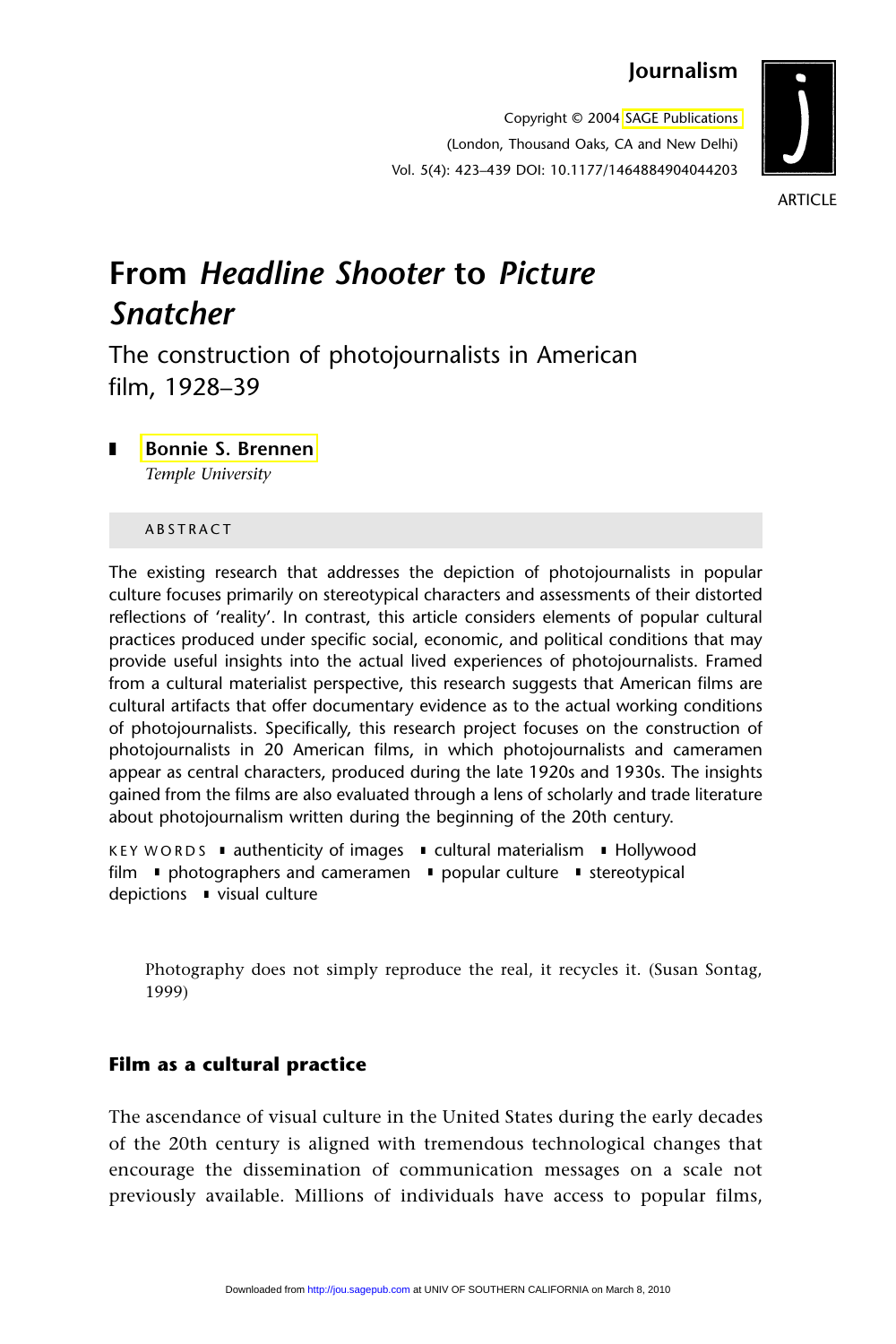photography, a daily newspaper, telephone, radio, and automobiles. While many of these inventions appear as advancements that enhance the communication process, critics question the impact of these technologies on American society and voice concern about the loss of community and interpersonal communication in a modern mechanized society. During this era, millions of Americans flock to movie houses each week. Offering cheap entertainment to large and diverse audiences, thousands of movie houses open in the USA during the 1920s and by 1930 ninety million people attend the movies each week. Newsreels offering a mix of news, documentary, and propaganda are extremely popular with the public and are frequently shown in movie houses before or in between feature films (Emery and Emery, 1992).

By the late 1920s, technological advances in the half-tone process enhance the reproduction quality of images and newspapers regularly run photographs in their news sections. In 1929, *Editor & Publisher* notes a 533 percent increase in the use of half-tone images in newspapers over the past five years (Thomas, 1929). As images begin to dominate communication, visual culture challenges the established print culture and in newspapers concerns over the relevance of photographs as appropriate news venues are debated. As Hardt (2000: 63) explains, photographs encourage a reliance on facts, 'reinforcing the professional ideology of objectivity and becoming the site of reality'. Initially hostile to photojournalism, by the late 1920s journalists envision photographs as objective representations that provide credible and reliable evidence and they begin 'a period of professional adjustment to a new interdependence between words and images in the reporting of events' (Brennen and Hardt, 1999: 2).

Cognizant of the growing dominance of the visual image in United States society during the late 1920s and 1930s, this article explores the image of photojournalists constructed in American films between 1928 and 1939. Framed from a cultural materialist perspective, this research sees all cultural practices as part of an ongoing social process, produced by a specific society, at a particular historical time, under distinct political and economic conditions. From this perspective, distinctions between creative and factual modes of communication are blurred because all cultural products are considered to have meaning and value. Williams (1981), who views all cultural practices as creative communication, finds it 'reactionary and exclusivist' (p. 325) to elevate some cultural practices and devalue others. Rather than judging some cultural practices as superior or inferior as historical evidence, cultural materialists follow Williams's position and focus on the relationship between the cultural text and its specific conditions of production.

Cultural materialists see films as explicit forms of practical communication that articulate an observation of lived experience and can actively shape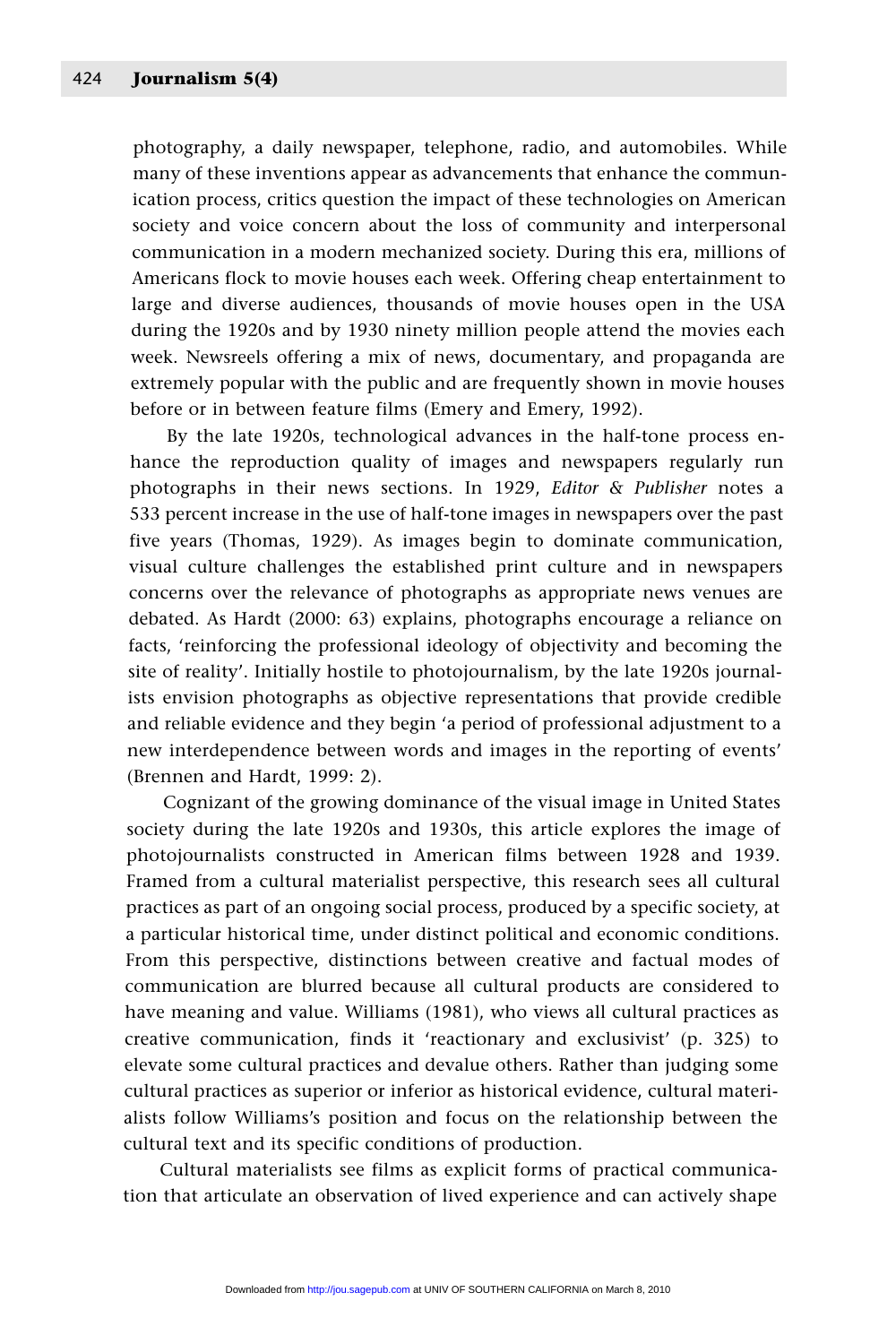that experience, along with connections between individuals and the social, political, and economic structures of history. Specifically, this research considers popular films as valuable cultural artifacts that may provide useful insights into the work experiences of photojournalists. It uses American films about photojournalists as primary sources of historical evidence to help understand the construction of photographers and newsreel cameramen between 1928 and 1939. In this study, films are addressed critically: a consideration of the potential insights found in the films is compared with scholarly and trade material regarding photojournalism published during the same period. Employing critical literary methods of analysis, this research confronts the complexity of language and connotation, as well as the latent meanings and incongruities found in the films.

#### **Journalists in popular culture**

Existing research on journalists in popular culture focuses primarily on thematic issues, artistic concerns, and stereotypical characters, often judging elements of popular culture as distorted reflectors of society. According to Ghiglione (1990), fictional portrayals of journalists offer a 'fun-house mirror reflection of reality' (p. 97) that explores societal myths about journalists and produces partial truths and exaggerations. Zynda (1979) suggests that because the media rarely present the public with a detailed understanding of the working conditions of journalists, for most people the main source of information about journalists is found in films. For Zynda, this situation accords Hollywood 'a virtual monopoly on the public's image of the press' (p. 17).

Research on journalists in popular culture categorizes them by occupational groups (Harrison, 1945), job functions (Ghiglione, 1990), sociological and psychological designations (Good, 1989; Langner-Burns, 1989), and ethical behavior (Muench, 1988). Scholars connect literary value and authenticity (Berry, 1970; Good, 1986a) and maintain that the value of novels as literature directly affects its significance as a 'truthful' and 'reliable' reflector of social conditions.

Stereotypical depictions of journalists contrast with what researchers perceive as the 'real' image of journalists in several scholarly studies (see, for example, Harrison, 1945; Zynda 1979; Good, 1986b, 1989; Langner-Burns, 1989; Ghiglione, 1990; Bridger, 1997). Although women journalists are often represented as competent, ambitious, intelligent, and independent, Born (1981) maintains that these traits reflect stereotypical male depictions that when appropriated by women tend to destroy the feminine image and cause discomfort. Good (1989) suggests that although the image of journalists may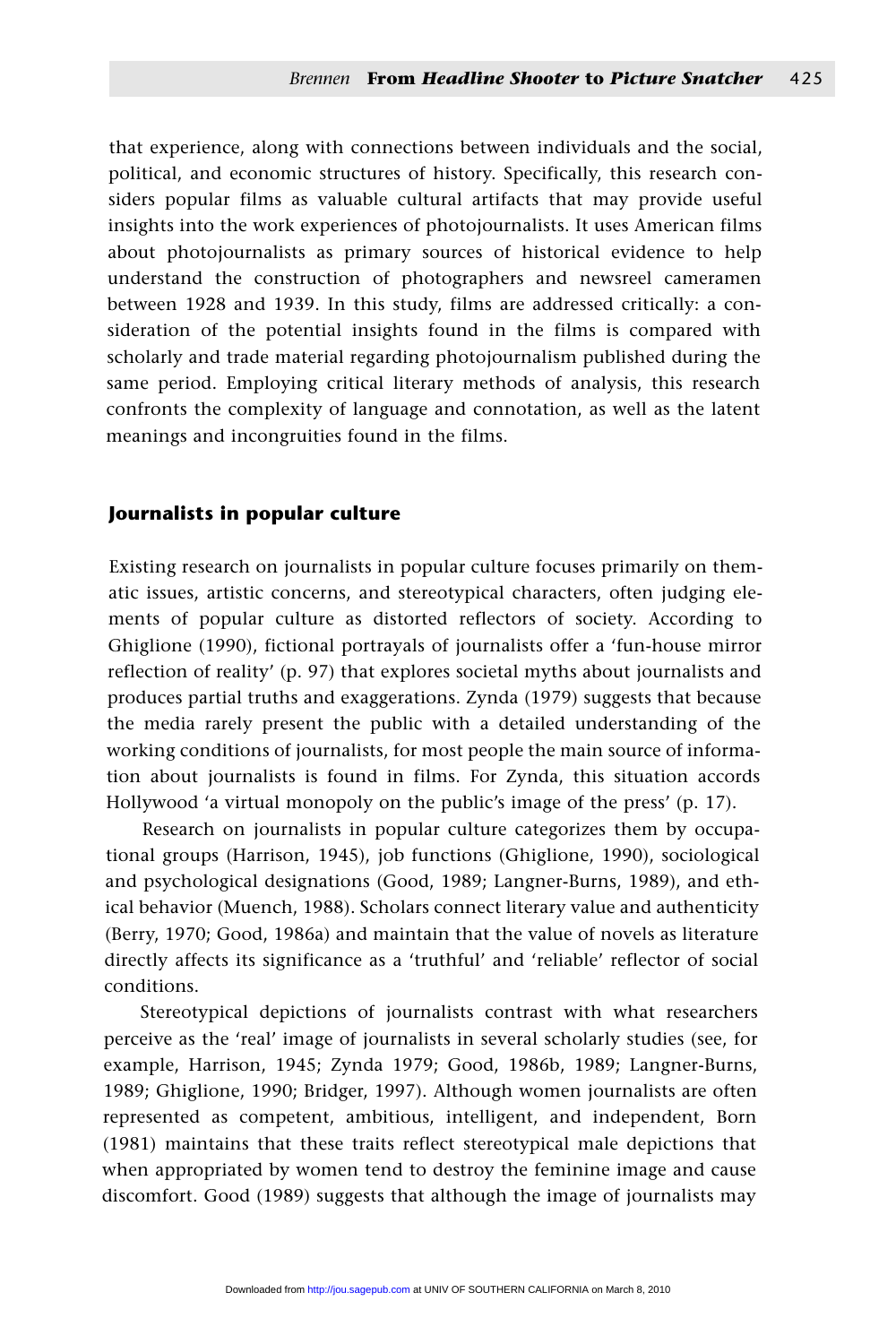be distorted, it is through popular culture that the public learns about how the institution of journalism operates.

More recent work on journalists in popular culture suggests that nearly a century of media images updated over the years has had a lasting impression on the public. For Ghiglione and Saltzman (2002), it may be less relevant if the depictions of journalists in popular culture are true or false, because, for millions of Americans, 'the images define the journalists and the media as the public believes them to be' (pp. 3–4). Suggesting that the images may influence individuals to become journalists, Ghiglione and Saltzman note that as journalists, image often becomes reality when they base their own behavior on these lasting popular culture images. Brennen (1995) uses novels as historical evidence to consider the relationship between literature, history, and theory. Evaluating newspaper novels written between 1919 and 1938, she demonstrates the richness of evidence available in novels to elucidate the working conditions of rank-and-file newsworkers.

An emphasis on photographers and cameramen emerges as a subgenre of popular culture about journalists during the late 1920s and 1930s. Ness (1997) finds that films about photojournalists utilize themes and plots similar to journalism films often showcasing rival cameramen united to defeat an outside foe. Saltzman (2002) suggests that photographers appear in films as heroic characters willing to risk their lives to get the picture. Newsreel photographers are depicted as particularly daring and corrupt, willing to 'lie, cheat, deceive a friend, take advantage of a loved one' (p. 185) or even fake news coverage in order to get a scoop.

Photographers and cameramen populate the journalistic environment but are rarely the sole topic of study by researchers evaluating journalists in popular culture. One exception is Bridger's (1997) assessment of stereotypes of photojournalists in 16 American films produced between 1915 and 1995. During the 1930s, he finds that press photographers are portrayed as secondclass citizens and that these negative stereotypes of photojournalists have been responsible for 'irritation, annoyance and lack of professional respect' (p. 11). While Bridger showcases negative stereotypical depictions, due to his lack of access to films from the first part of the 20th century, much of his evidence comes from film indexes and catalogs. While indexes and catalogs are useful in identifying relevant films, their brief plot synopses do not allow for the richness of interpretation that may be gathered from actually viewing the films.

In contrast, this article assesses 20 films  $<sup>1</sup>$  about cameramen and photo-</sup> graphers produced in the United States from 1928 through 1939, a pivotal time in the development of photojournalism. Ten films concerning newsreel cameramen are included in this study. They are: *Anything for a Thrill*, 1937;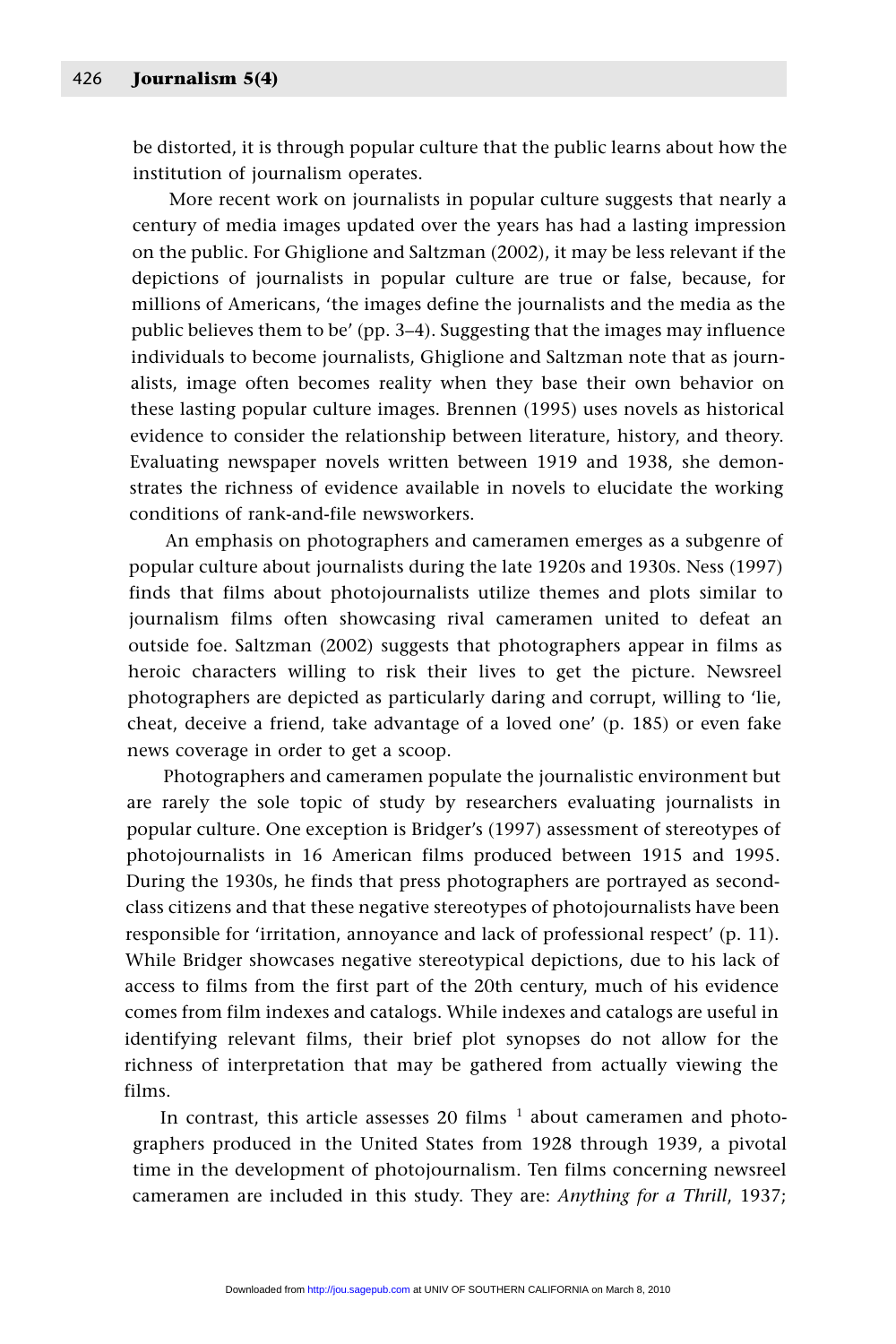*Burn 'em Up Barnes*, 1934; *Cameraman*, 1928; *Chasing Danger*, 1939; *Exiled to Shanghai*, 1937; *Headline Shooter*, 1933; *I Cover the War*, 1937; *Ladies Crave Excitement*, 1935; *Mr Moto Takes a Chance*, 1938; and *Too Hot to Handle*, 1938. Ten films with photographers as central characters are also addressed in this research. They are: *A Face in the Fog*, 1936; *Bank Alarm*, 1937; *Final Edition*, 1932; *Here's Flash Casey*, 1937; *Murder with Pictures*, 1936; *Page Miss Glory*, 1935; *Picture Snatcher*, 1933; *They Wanted to Marry*, 1937; *Time Out for Murder*, 1938; and *Too Tough to Kill*, 1935.

In the film industry of the late 1920s and 1930s, many of the screenwriters, directors, and producers were previously journalists (Ness, 1997), and the past experiences they had with photojournalists certainly influence their constructions of cameramen. Like most journalism movies, films about photojournalists are primarily low budget 'B' movies that run the gamut of genres: screwball comedies, dramas, detective thrillers, and musicals. While most of these films have been forgotten over the years and are rarely referenced as cultural products, they may be seen to offer a variety of relevant insights about the actual work experiences of cameramen and photographers during the 1920s and 1930s.

#### **Heroic newsreel cameramen**

A blurring of the distinction between cameramen and photographers occurs in early scholarly and trade literature on photojournalism. Both types of photojournalists are expected to understand the concept of newsworthiness and anticipate the news. In *The Camera Man*, Collins (1916) considers news photographers and newsreel cameramen in addition to feature film cameramen, commercial photographers, deep-sea photographers, and medical research photographers all as cameramen willing to go anywhere, at anytime to capture the news. In 1927, the Associated Press News Service began providing about 100 member newspapers with glossy photographs created from enlargements of newsreel clips (*Editor & Publisher*, 1927). This wirephoto arrangement between the Associated Press and the Paramount News Service may be seen to reinforce a more inclusive understanding of the field of photojournalism than is the contemporary norm.

Researchers and trade publications continue to use the term cameraman interchangeably to refer to both photographers and newsreel cameramen throughout the 1930s. However, by the late 1920s, a process of differentiation begins to emerge, and researchers and trade publications address differences between newsreel cameramen and newspaper photographers. Discussions center on the work expectations, technical problems, and rules of conduct for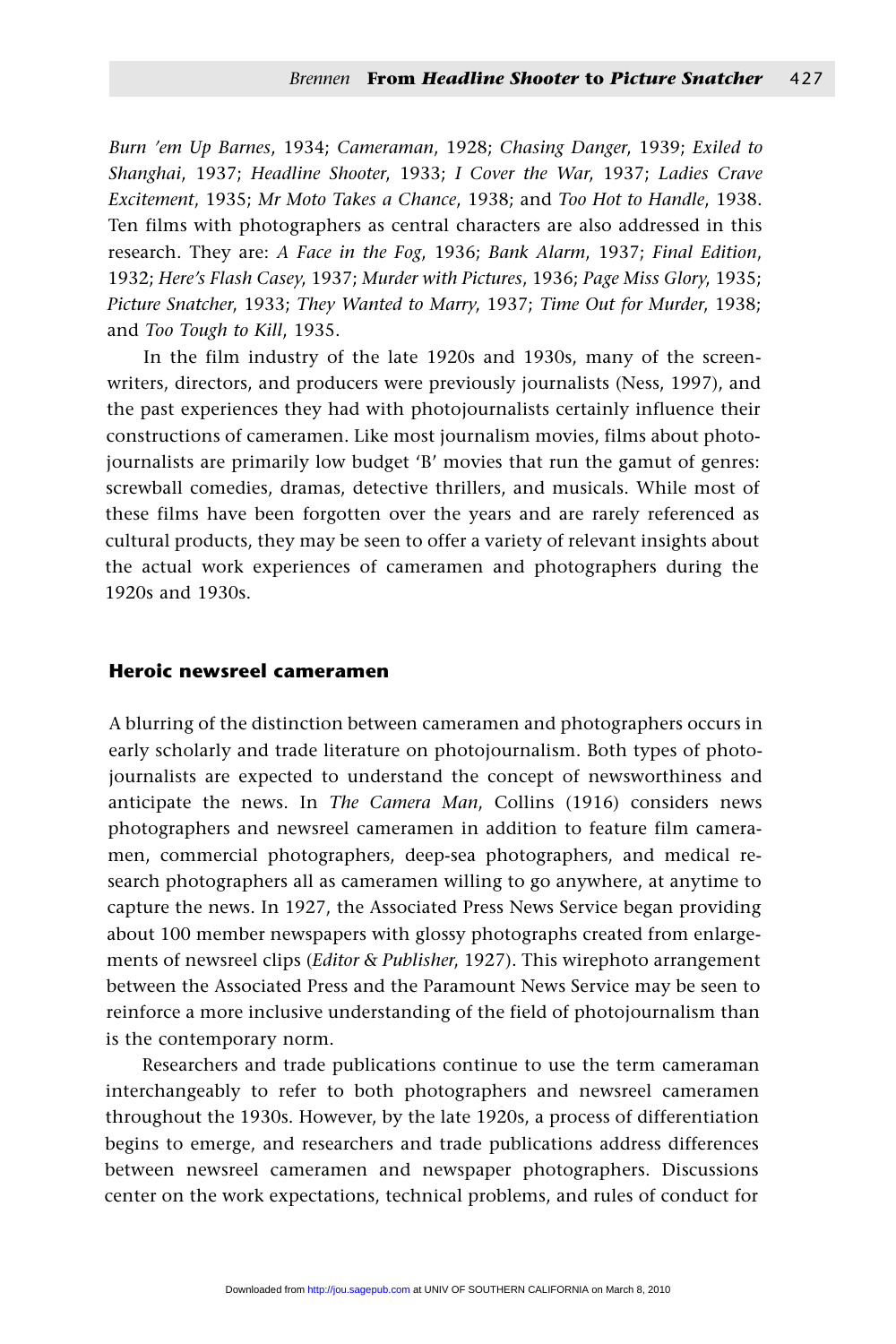these photojournalists, yet throughout this era, both cameramen and photographers are expected to combine news sense with photographic technique. Researchers suggest each photojournalist should be considered both photographer and reporter, 'sensing news in his surroundings, analyzing the commonplace incidents of daily life, inquiring into the who, why and wherefore of happenings and then taking pictures of what he believes to be the news' (Price, 1937: 26).

While researchers consider newsreel cameramen and photographers both photojournalists with similar professional responsibilities, films produced during this era differentiate between the two, according newsreel cameramen superior status and prestige. The hierarchy of professions is nicely illustrated in *Cameraman*, in which Buster Keaton plays a tintype photographer who decides to become a cameraman after the girl he is interested in rejects him for a newsreel cameraman. As a photographer, Keaton is a comic character, bumbling, distracted, and unable to create good images. While this film is a comedy with lots of physical humor, and a monkey as a sidekick, as Keaton begins his apprenticeship as a cameraman his technical competence grows and his news sense improves. At the end of the film, a newsreel company hires him as a journeyman cameraman and, not surprisingly, he also gets the girl.

In most of the films about photojournalists produced in the late 1920s and 1930s, cameramen are portrayed as heroes who risk their lives to bring images of news and information to the public. For example, in *Headline Shooter*, cameramen work straight through an earthquake and its aftershocks to get dramatic shots of the destruction, while in *Too Hot to Handle*, Clark Gable daringly climbs onto the wing of an airplane to shoot images of a burning ship that is about to explode. As a cameraman in *Anything for a Thrill* explains, the newsreel business is a 'tough grind'. The pun in this remark is illuminating: not only does grind refer to difficult, repetitious, and tedious labor, but during this era cameramen manually turned the crank of a movie camera and the process is known as 'grinding'. Newsreel cameramen are expected to be resourceful and daring and 'must always expect the unexpected' (Peden, 1932: 2). In these films, newsreel editors and owners expect nothing less than heroism from their cameramen who frequently work around the clock for days at a time. Failure to obtain images of just one breaking news story is cause for dismissal. In *Ladies Crave Excitement* when a cameraman calls in to report that a bridge has washed out and he is unable to get to work, his editor tells him unsympathetically to 'start swimming'.

In these films, newsreel cameramen routinely capture kidnappers, confront gangsters, solve mysteries, prevent crimes, and discover murderers. In *Cameraman*, Keaton rescues his love interest from a boating accident after her cowardly date abandons her to save himself, while in *Chasing Danger* the star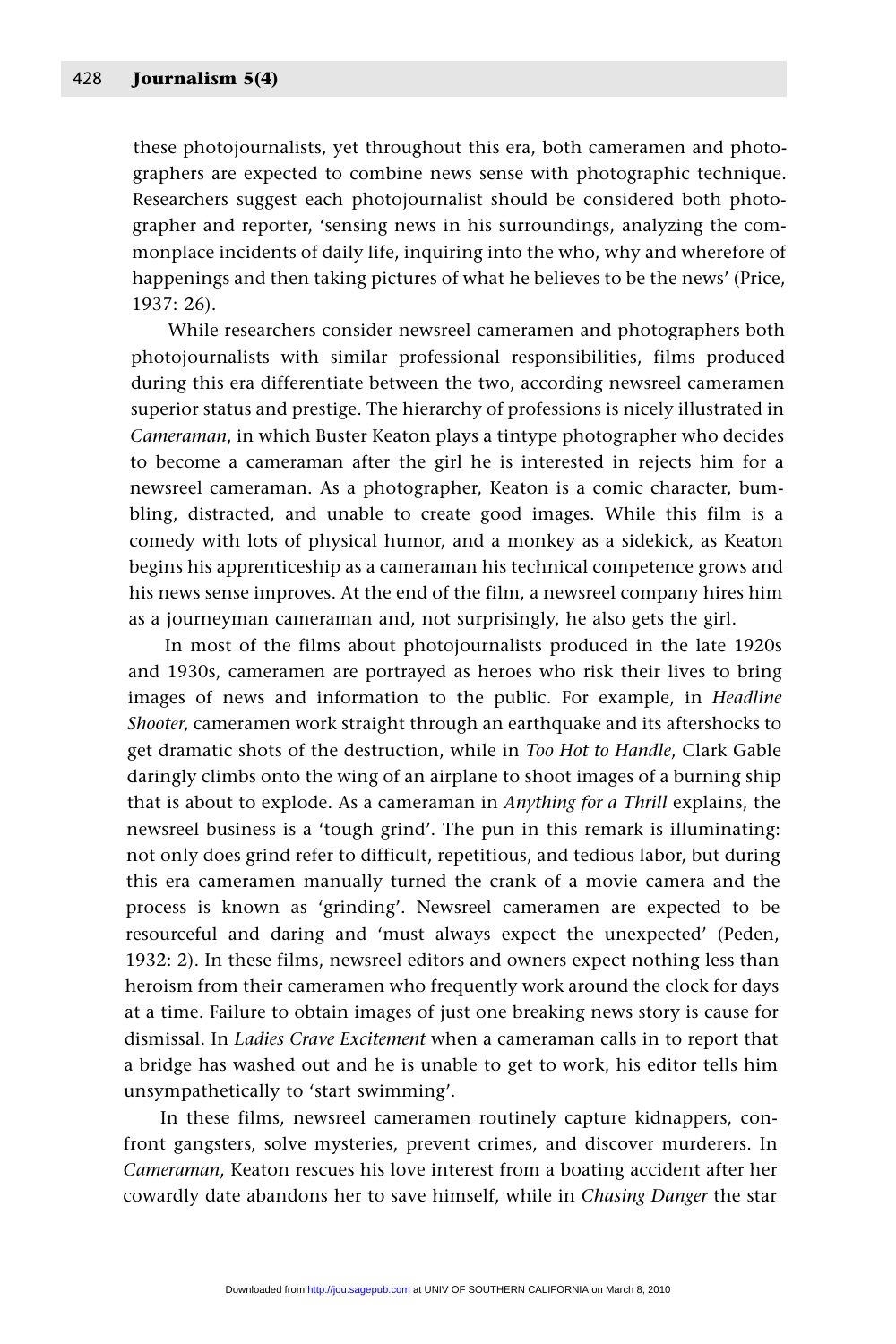newsreel photographer rescues a French officer and shoots a jewel thief who is the instigator of a native uprising. Although heroism is a fundamental quality of these cameramen, in *I Cover the War*, John Wayne takes daring to a new level as he and his partner uncover a villainous Arab leader, stop a native revolt, and rescue a company of British soldiers, in addition to shooting fabulous newsreel film of a native rebellion. In some cases, actual newsreel film is used to help solve crimes and capture criminals. For example, in *Burn 'em Up Barnes*, newsreel film is used to solve a murder while in *Ladies Crave Excitement* newsreel footage proves that a racehorse was drugged. Gable, in *Too Hot to Handle*, pretends to be a medicine man and projects newsreel footage throughout a native village to rescue his girlfriend's brother from a Voodoo ritual sacrifice.

That heroism is a requisite quality of cameramen in these films is not surprising given the popular acclaim that newsreel cameramen received during the late 1920s and 1930s. The trade publication *Editor & Publisher* routinely reported on death-defying risks, such as climbing down cave shafts, dodging rockets and planes, and dealing with the flying rock and hot lava of volcanic eruptions, that cameramen took on assignment in order to bring spectacular images to the public. The experiences of a Paramount News and Associated Press cameraman who filmed a dog-sled rescue party in the Arctic were lauded not only for the dramatic images but also for his struggle to get the pictures and deliver them to the newsreel company (*Editor & Publisher*, 1928: 1). In 1929, *Editor & Publisher* determines that the public expects to see visual evidence of all breaking news stories. 'The picture is the thing and an army of alert, danger-defying photographers is constantly in action, risking the foaming onrush of floods, chancing perilous heights, daring the anger of vicious gangsters or skirting boiling streams of volcanic lava to "shoot" news for inquisitive millions' (Roche, 1929: 1).

Some of the plot lines in American films of this era come directly from actual experiences of newsreel cameramen. For example, a veteran cameraman was killed while filming a Daytona Beach car race when a racing car veered off course and ran over him. The 12-part serial *Burn 'em Up Barnes* recreates this accident, down to the ironic detail of the cameraman leaping aside to avoid the car, yet being struck down while his camera remained untouched. Newspaper reporter turned screenwriter, Allen Rivkin drew on his own interactions with newsreel cameramen, particularly what he saw as their deceptive behavior, for the films *Headline Shooter* and *Picture Snatcher*. In addition, the 'March of Time' newsreel series which emphasized human interest aspects of news is recreated as the 'March of Events' in *Ladies Crave Excitement*.

While these films showcase the heroism of newsreel cameramen, they also depict cameramen as ruthless, unethical, and corrupt, willing to do anything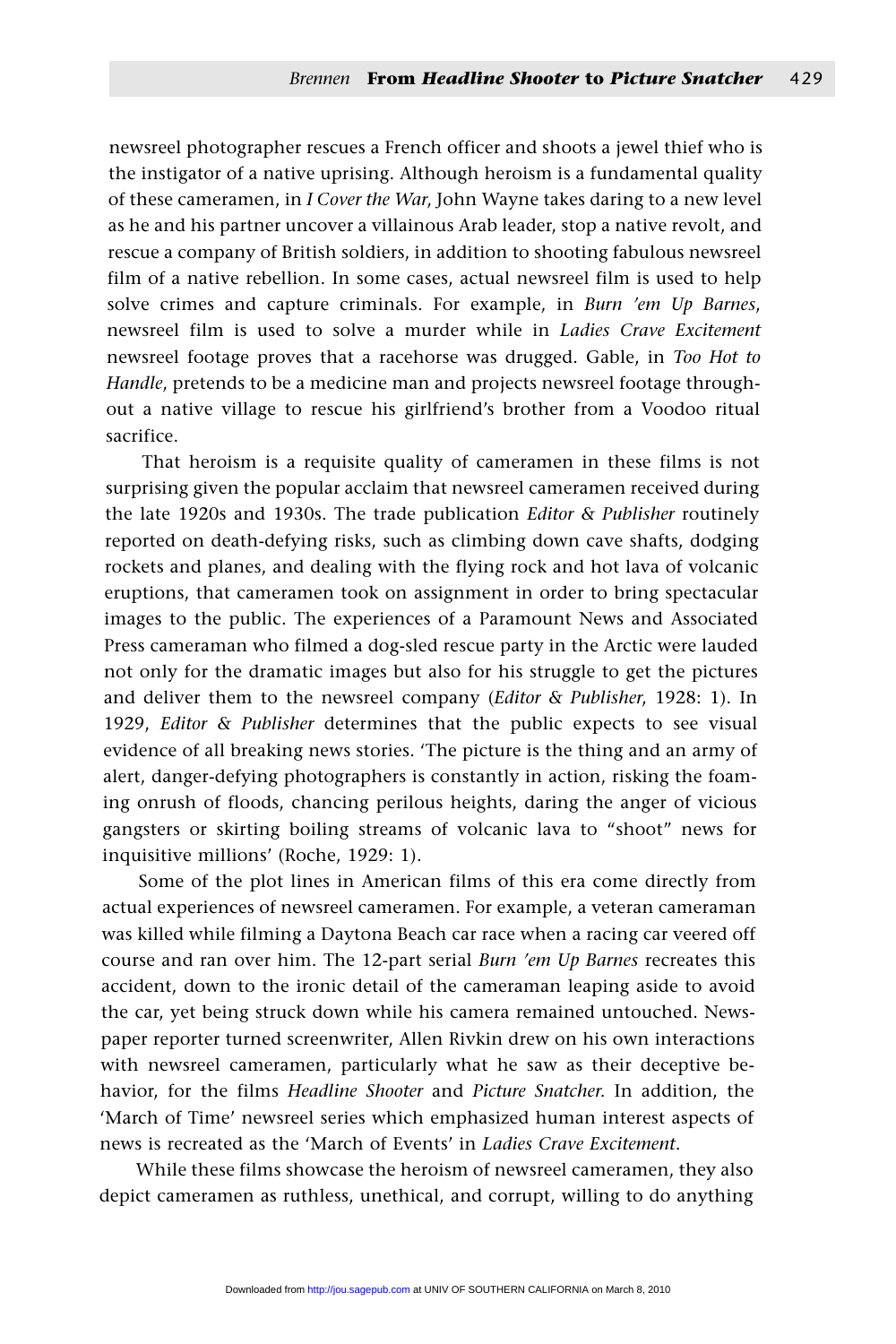including faking news coverage to get a scoop. A cameraman in *Anything for a Thrill* sneaks onto a gated estate in an attempt to obtain film of a reclusive heiress. At the same time, his partner misrepresents himself as a portrait photographer sent to take campaign photographs of her father and secretly films the heiress with a movie camera hidden inside a large format still camera. A cameraman orders his assistant to move a competitor's car onto the railroad tracks so that he can get exclusive film of a sweepstakes winner in *Exiled to Shanghai* while, in *Headline Shooter*, a newsreel cameraman films a flood that was caused by the faulty construction of a dam. When authorities ask him to destroy the film because it wrongly implicates a respected judge, the newsreel cameraman pretends to burn the footage but actually switches film canisters. When the film is shown in movie theaters, the judge commits suicide. The cameraman shows little remorse over the judge's death, firmly believing his mission is to get all newsworthy images to the public, no matter what the consequences. When questioned about his deceptive behavior by a female reporter, he says: 'I suppose you think I'm a guy with a wide open lens instead of a heart'. Obviously, for these cameramen, the image is the ultimate justification for all ethical lapses.

In some films about newsreel cameramen, the coverage of news tends to blur the line between fantasy and reality suggesting that the authenticity of images is not a fundamental concern. A cameraman in *Headline Shooter* fakes film footage of an earthquake and later splices together two separate newsreel clips to entrap a gangster, while Gable portrays a newsreel cameraman with a penchant for faking footage in *Too Hot to Handle*. Unable to shoot authentic images of a war in China, Gable stages an enemy invasion using toy airplanes, firecrackers, and local children. He defends his actions by comparing himself to Rembrandt suggesting 'Back of the camera there must be an artist . . . I didn't distort the truth. I merely heightened the composition.' In *Exiled to Shanghai*, a newsreel cameraman uses stock footage of a dirigible flight and safe landing to deceive investors. The emphasis on faked newsreel coverage in these films may initially seem like a stereotypical slam against cameramen. However, re-enactments and staged footage have been a staple of the newsreel business since its inception and over the years journalists repeatedly voiced concerns about these practices (Saltzman, 2002).

Interestingly, film-makers routinely use stock newsreel footage to enhance the realism of the films, a technique successfully recycled in the 2003 film *Seabiscuit*. In *Headline Shooter*, actual newsreel footage of an earthquake, a bathing beauty contest, a huge fire, and a major flood is showcased. *Burn 'em Up Barnes* interweaves stock newsreel footage of auto races and boat races into its story line, while *Chasing Danger* includes actual footage of an aerial bombing of a desert fort to support a story centering around an Arab uprising.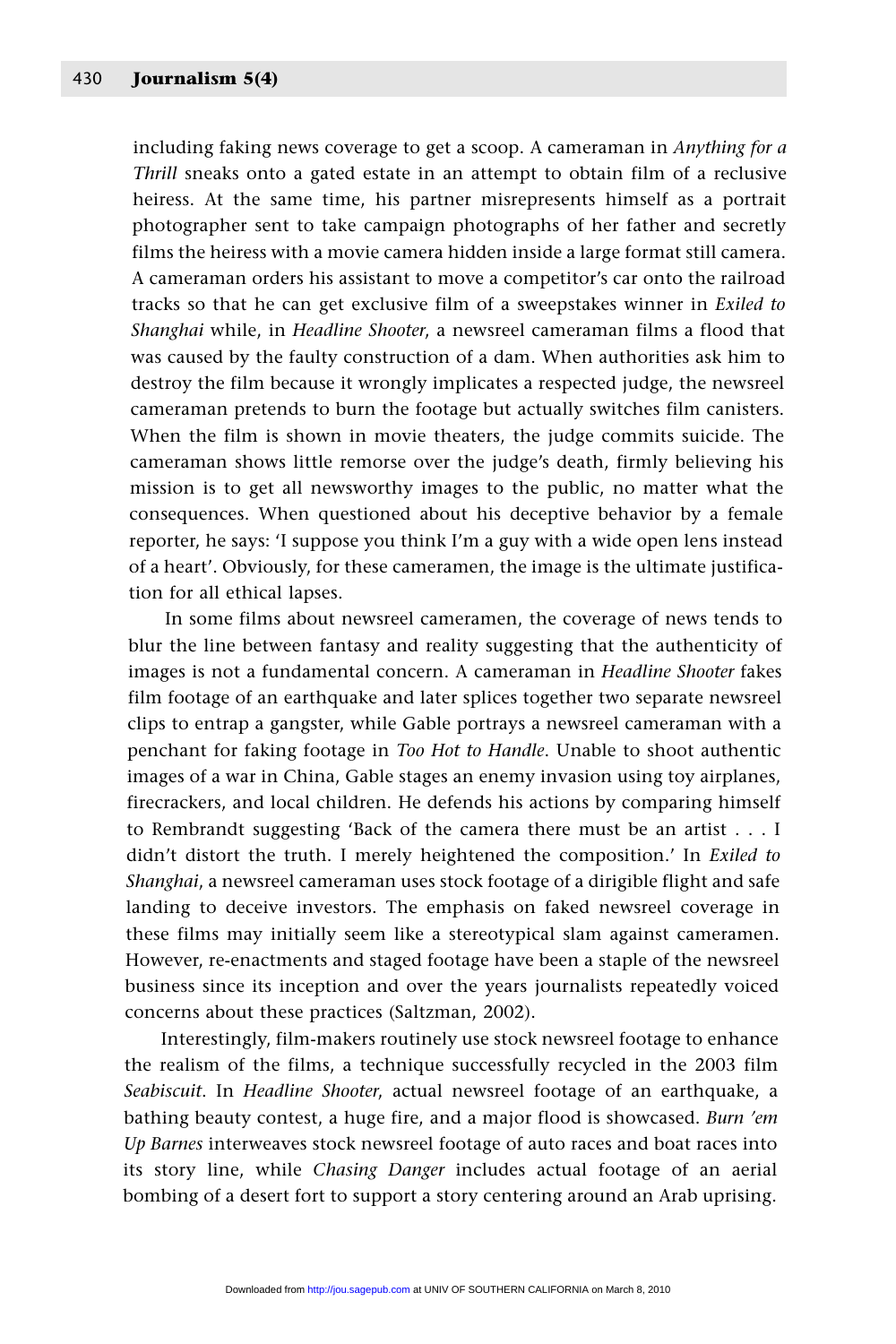Not only does *Ladies Crave Excitement* include actual film of a mine explosion and a hurricane, it introduces the film through the lens of a newsreel camera, illustrating cameramen filming the action from a moving truck. The inclusion of existing newsreel footage offers viewers additional visual evidence of breaking news and allows film companies to freely use existing footage and, therefore, cut the costs of producing these films. Just like the cameramen they depict, these film-makers blur the actual news with their creative visions to construct a specific image of photojournalists in US society.

#### **Photographers provide comic relief**

While newsreel cameramen are constructed in films as ethically challenged heroes, photographers in contrast are often depicted as second-class workers, trying hard to get their pictures but never quite as good as their newsreel colleagues. Regularly paired with aggressive and competent reporters, photographers are routinely included as comic relief, falling out of cabs, knocking over their cameras, making a mess, and generally failing to get the picture. For example, as bumbling photographer Bulb is introduced to audience members in his first onscreen scene in *Bank Alarm*, his camera is knocked to the floor three times, while throughout *Time Out for Murder*, the photographer laughs, tells jokes, and consistently participates in juvenile pranks such as taking great joy in handing his subject a hot flashbulb after he shoots a picture and then watching the person squirm. In *A Face in the Fog*, the photographer is portrayed as clumsy, effeminate, and emotional; he forgets his camera at crucial times and is routinely berated by his editor as inept. While photographers may not be as qualified as their newsreel colleagues, in these films they are depicted as likeable, down to earth individuals. They are frequently identified by nicknames such as Bulb, Click, Flash, or Snapper: these names highlight the technical aspects of their chosen profession and reinforce the comic aspect of their presence in the films. In contrast, newsreel films limit nicknames to the cameraman's sidekick. For example, in *I Cover the War*, it is the cameraman's pet monkey who is called Wide Angle.

Even when photographers are portrayed as strong competent characters, other photographers are routinely included in the film as comic relief. In *Murder with Pictures*, Lew Ayres plays an ace newspaper photographer who spends most of his time solving a murder mystery. Predating Hitchcock's *Foreign Correspondent* by four years, the murders are actually committed with a gun concealed inside an empty camera case. The film showcases Ayres's talents as a photographer and explores job tensions between reporters and photographers particularly as they try to scoop each other. *Murder with Pictures*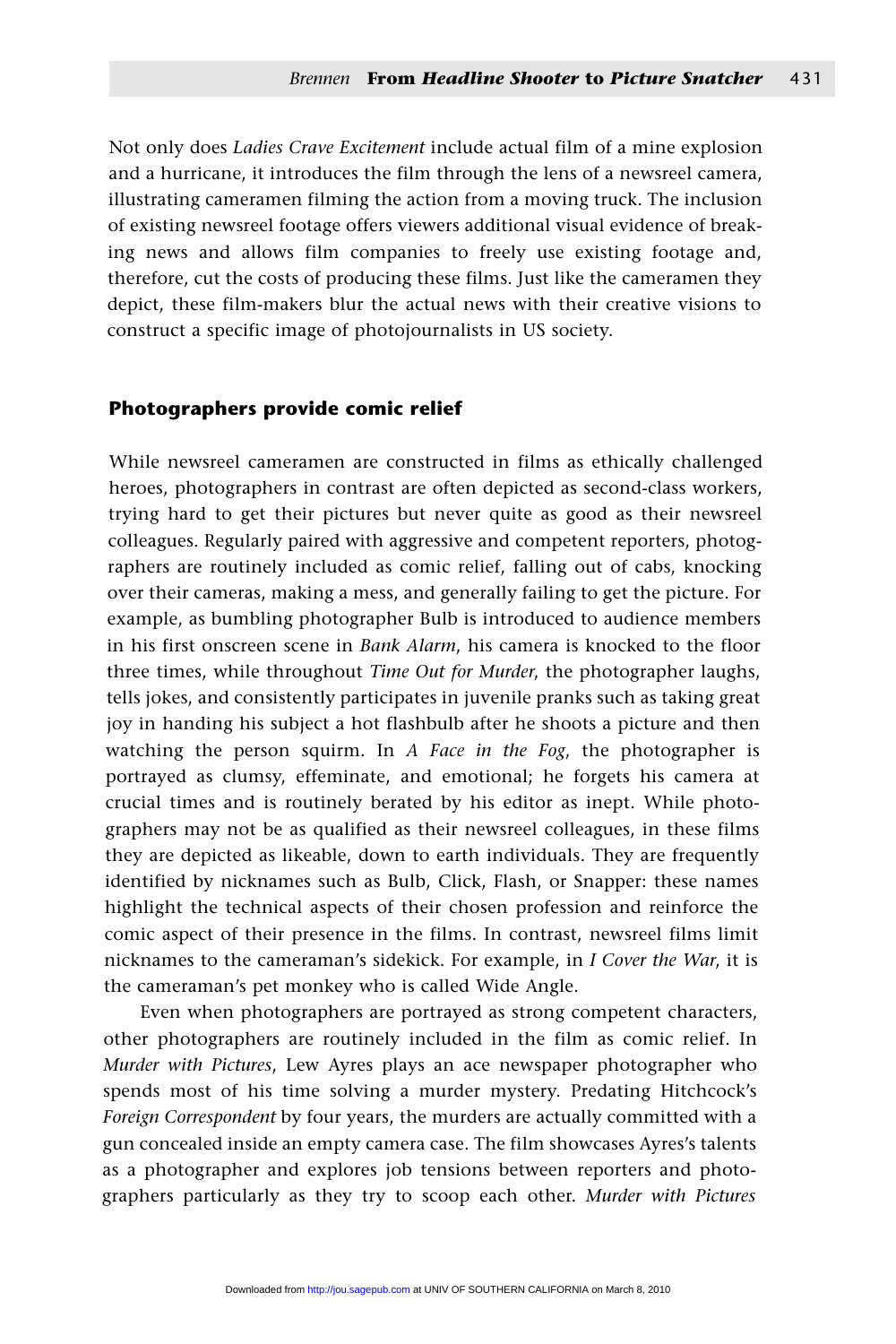illustrates reporters' initial hostility toward the incorporation of photography and the debates over the value. Yet, apart from Ayers, the other photographers in the film appear as misguided and clumsy, repeatedly falling down while attempting to take pictures.

As is the case with the representation of newsreel cameramen, when photographers are portrayed as strong central characters, deception is generally a major component of the story line. The title character in *Here's Flash Casey* is an aspiring photographer who blackmails a newspaper publisher with a compromising picture of his son in order to get hired on his paper. The lead newspaper photographer in *They Wanted to Marry* is frequently in jail following altercations stemming from compromising photos that he takes surreptitiously, while in *Picture Snatcher* James Cagney plays a racketeer who becomes an unscrupulous photographer for a New York tabloid. Willing to do anything to get a picture, Cagney steals photographs from unsuspecting people and photographs an execution with a hidden miniature camera. While Bridger (1997) showcases *Picture Snatcher* as a prominent example of Hollywood stereotyping photographers as 'non-caring, pushy, overbearing thugs' (p. 6), this film, in its exploration of the misappropriation of images, offers a pointed critique of actual journalistic practices during this era. Two central plot lines of the film, Cagney's theft of a picture from a mentally unstable fireman and his use of a hidden camera to photograph a prison execution, are both based on actual incidents. On 14 January 1928, the *New York Daily News* published a fullpage photograph of the execution of Ruth Snyder. Staff photographer Tom Howard took the picture with a camera smuggled into Sing Sing prison.

Howard wore the miniature camera strapped to his ankle for four hours. He was first in line and therefore obtained a front seat in the death chamber. He was 12 feet away from the electric chair. The room was lighted with an indirect system which furnished the photographer with excellent illumination.

Just as the executioner threw on the switch which sent the current through the woman's body, throwing it forward and upward in the chair, Howard thrust his leg out, pulled up his wide-bottomed trouser, and pressed a bulb which was hidden in his pocket and connected by a rubber hose to the camera. He allowed a six seconds exposure. The camera had been focused beforehand for from 15 to 20 feet by guess. (Schuyler, 1928: 1)

While this description of Howard's efforts to obtain the execution picture reads like a film script, it is actually *Editor & Publisher's* account of how Howard obtained 'the most sensational news picture ever seen in America's press' (p. 1). Howard's experiences at Sing Sing prison, as well as the newspaper's reaction, are faithfully reproduced in *Picture Snatcher*. In the film, Cagney's editor is thrilled with the execution photograph as was *New York Daily News* managing editor Frank Hause, who maintained that the Snyder photograph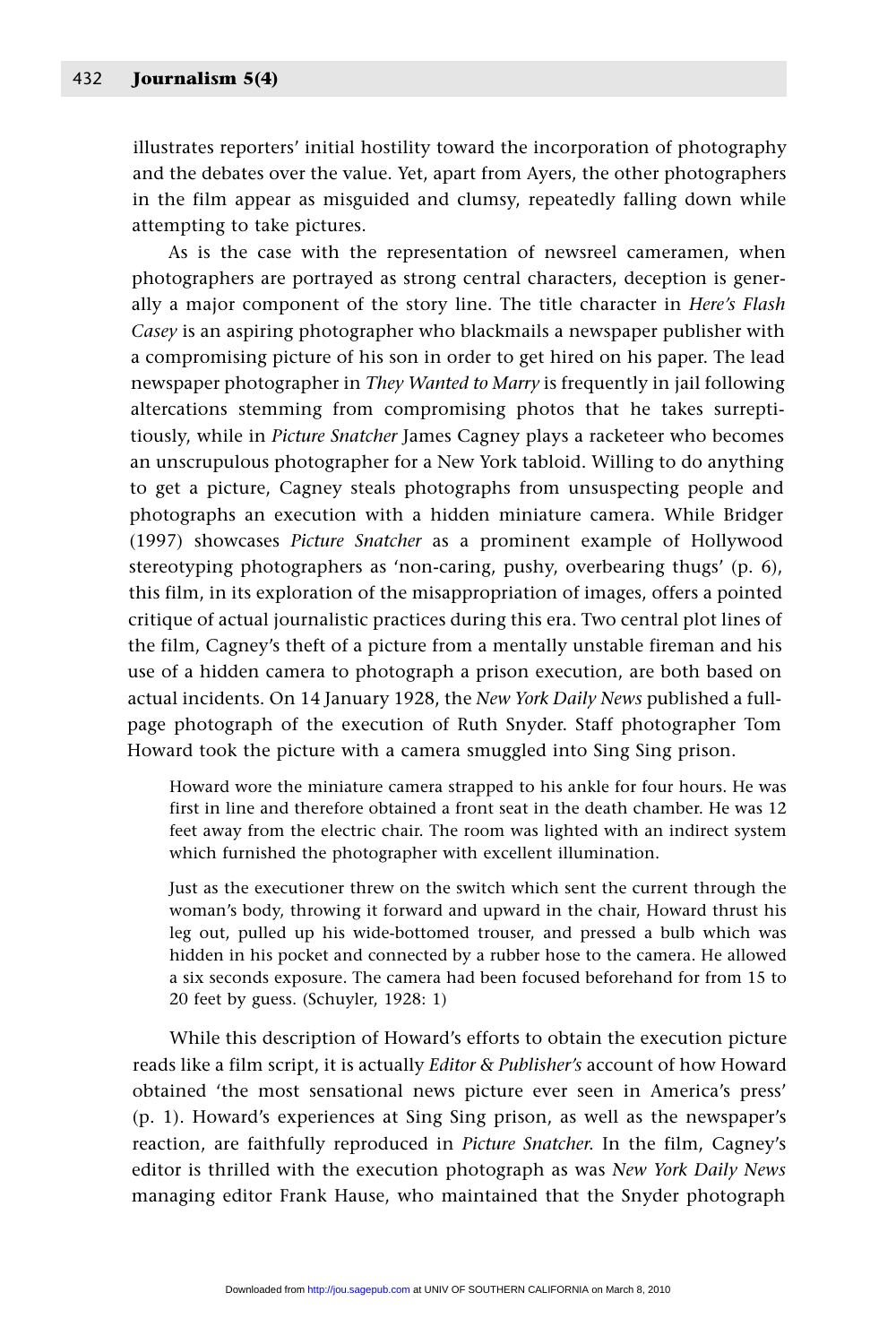was 'without parallel as an example of factual reporting, the most modern development of today's journalism' (p. 1). While the acquisition of an execution photo is framed as cutting-edge journalism, the public's disdain with what they see as deplorable journalistic practices is also addressed in *Picture Snatcher*.

Littered desks, ringing telephones, crumpled newspapers, and grumpy news editors barking orders to reporters and photographers populate the newsroom environment of films about photographers. Care is taken to accurately depict photojournalists' working conditions and job routines, giving films about photographers a greater sense of authenticity than the films about newsreel cameramen. While it is not as fundamental an issue as it is in films about newsreel cameramen, the problem of altering and faking photos is raised in two films about photographers. In *Page Miss Glory*, an unemployed newspaper photographer creates a composite photograph to win a beauty contest, while, in *Here's Flash Casey*, a crooked photographer alters photographs of influential citizens, obtained from film left for developing at a camera shop, to blackmail them. In both cases, the practice is exposed as deceptive and shown as an aberration from journalistic norms. The realism of newspaper journalism is reinforced in an emphasis on the rivalry between newspapers and pictorial magazines. Fearful of the growing dominance of this new form of visual communication, newspaper editors in these films use a variety of strategies to keep strong images out of the magazines, including stealing photographs and giving photographers bonuses if they are willing to save their best pictures for the newspapers.

A realistic journalistic environment is, at first glance, challenged in two of the films about photographers. However, after additional research, these seemingly offbeat approaches are actually representations of authentic journalistic practices from the late 1920s and 1930s. In *They Wanted to Marry*, the lead photographer sends negatives to his newspaper via a carrier pigeon named Emily. On one level, the use of a carrier pigeon serves as a convenient comic plot device in this film. However, during this era, newspapers routinely used carrier pigeons for transporting news pictures quickly and safely, within about a 30-mile range. Carrier pigeons traveled at an average speed of two miles per minute. Photographers shooting 3  $\frac{1}{4} \times 4\frac{1}{4}$  film negatives would use a ⁄ ⁄ changing bag to unload their film into a tube that was loaded onto a pigeon's back. In an emergency, supplemental information was attached to the bird's leg (Price, 1937). The use of a carrier pigeon in *They Wanted to Marry* is an amusing and lighthearted aspect of the film that also faithfully reproduces all aspects of this historically specific transportation procedure.

A ban on cameras in the courtroom is challenged in *Murder with Pictures* in a variety of different ways. One photographer brings a camera into the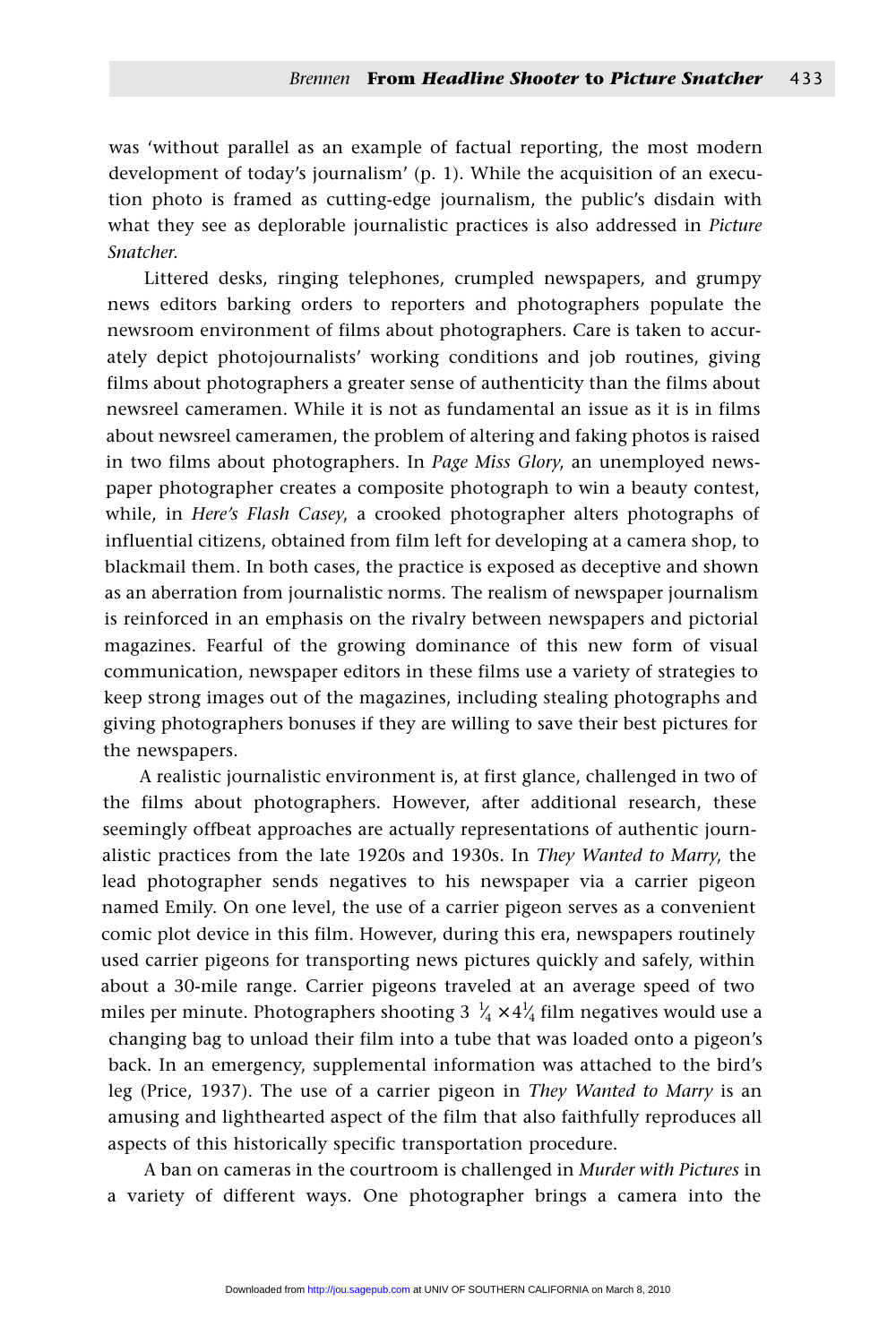courtroom and is evicted when he drops a flashbulb. Another photographer is knocked over as he tries to get a picture when a defendant leaves the courtroom, and a third photographer climbs into an elevator and takes pictures of a lawyer, a defendant, and another witness as they leave the courtroom. Such aggressive behavior initially seems out of character given a long-standing policy against cameras in the courtroom. However, cameras were not uniformly banned during this era, and individual judges decided on their admissibility on a case-by-case basis. During cases where judges banned cameras, a photographer could be held in contempt if caught, as was the case of a *Chicago Herald and Examiner* photographer who took a photograph in the courtroom while a mobster was being tried for evasion of federal income tax (*Editor & Publisher*, 1930). Kinkaid (1936) outlines two different strategies to obtain photographs in a courtroom when the judge has banned cameras. The first one is for the photographer to sit in the back of the courtroom and attract as little attention as possible by using a time exposure rather than a flash. The other method involves concealing a camera or hiding in unexpected areas of the courthouse. Clearly, the approaches used in *Murder with Pictures* illustrate both of Kinkaid's strategies.

#### **Constructing cameramen**

While an emphasis on deceptive practices is addressed in films about both newsreel cameramen and news photographers, it may be shortsighted to dismiss the films as merely constructing demeaning stereotypical depictions of journalists. Interestingly, during this era the most demeaning stereotypical image of photojournalists does not come from a film about newsreel cameramen or photographers but is found in an *Editor & Publisher* article from 1931 by a Gannett executive. Reacting to the speed of delivery and excellent photographic quality of newsreels, M. V. Atwood warns newspaper editors and publishers that they must respond with quality photographs. According to Atwood (1931: 9), it is wrong for editors to assume that cameramen can work independently to produce meaningful images: 'A good picture does not begin with the photographer, but with the editor who sends him out to get the picture. Some excellent photographers have little news sense and need to be told pretty definitely what they are to get.' Atwood's commentary shows little understanding of the role of photographers as interpreters of society and makes them seem like automatons that merely click the shutters on their cameras rather than interpreters of news events whose pictures tell stories and offer historically and culturally situated meanings.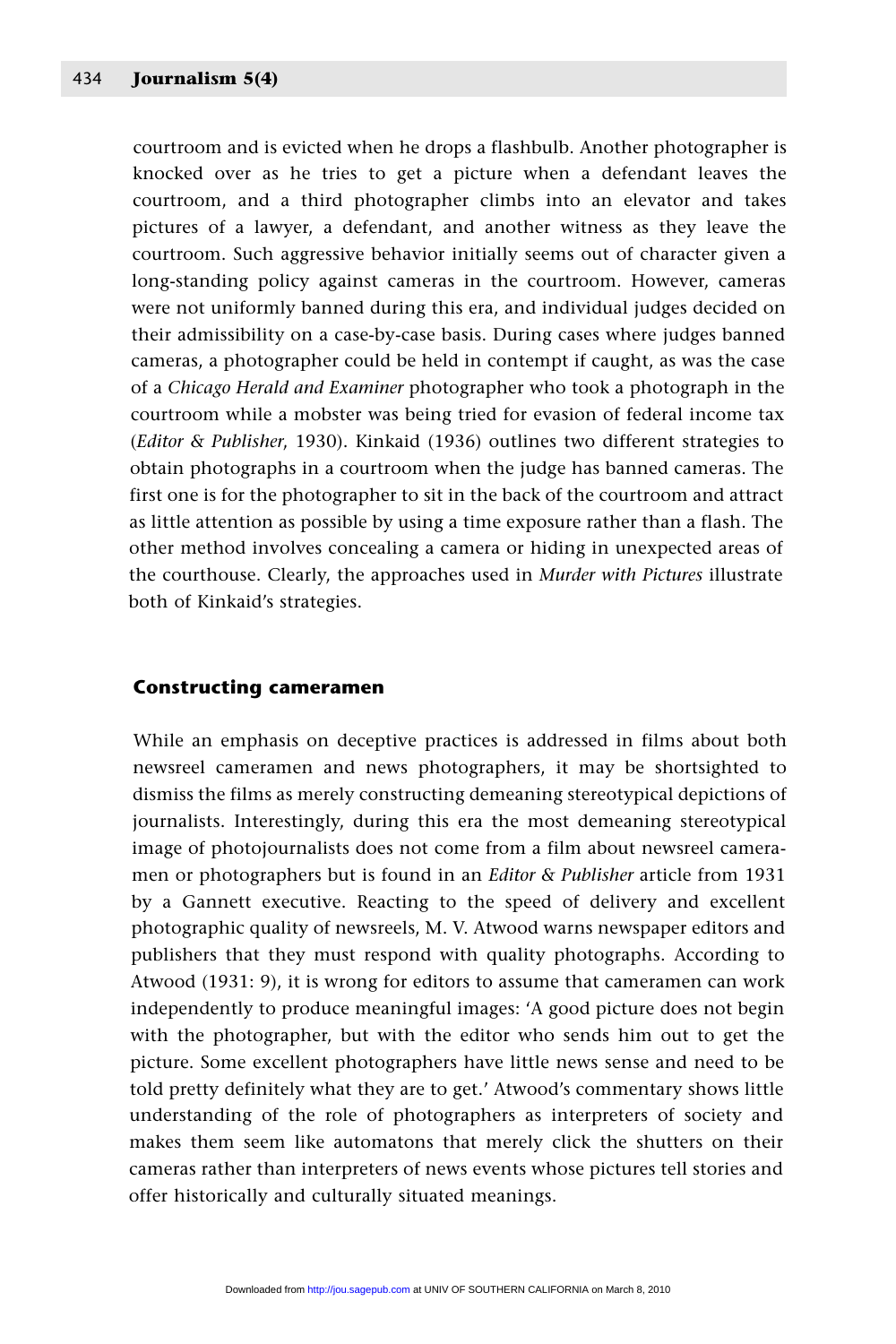Ultimately, films about photojournalists offer insights into tensions in the field of journalism as well as contradictory news practices of this era. During the first part of the 20th century, cameramen would go anywhere and do anything to get a picture. In his biography, war photographer James Henry Hare explains that the first and greatest commandment of news photography is: 'Thou shall get the picture! and the second was like unto it: Thou shalt get another better than the first!' (Carnes, 1940: 71). Photography books written during the late 1920s and 1930s routinely warn aspiring photojournalists that employers will not accept any excuses for failing to get the picture. Price (1937: 10) notes that cameramen are on call 24 hours a day and if they wish to keep their jobs they must consistently produce useable images because 'the acceptable excuse for not covering an assignment has yet to be invented'.

Photojournalists during this era quickly learn the value of images in the construction of news. Mason and Pope (1933) find that there are physical and tactical difficulties obtaining good images that challenge photographers to cross the line from enterprise to deception. Wars, natural disasters, and breaking news often involve physical challenges that require photojournalists to possess courage, determination, and ingenuity. Yet, photographers also encounter problems of access to people and events that require finesse and persuasiveness. In an environment with intense pressure to always get the picture, on occasion, 'lying, theft, burglary, bribery, or other forms of skullduggery' (p. 102) are necessary. The pressures that Mason and Pope describe are all nicely illustrated in these films about photojournalists. Rather than resorting to stock stereotypes and creative license, these films showcase contradictory impulses of daily journalism that often encourage photojournalists to resort to deception in order to complete their assignments.

In addition to issues of access, researchers suggest that during this era competition among cameramen could be savage. During this era, photography in the United States is not a collective endeavor and each cameraman must individually search out all breaking news. In pursuit of the picture, photojournalists may be seen to dominate the environment, blocking rival cameramen, spoiling the scene with their flash bulbs, and ordering people about. Although scholarly and trade literature of this period maintain that newsreel cameramen and photographers are both photojournalists, films produced from 1928 to 1939 clearly differentiate between the two types of cameramen. Perhaps the depictions accorded to both groups may, in some way, relate to different perceptions based on the equipment that each group uses. Newsreel cameras are large and impossible to miss while during this era many photographers begin to favor the smaller format hand-held cameras that are easily hidden from the subjects. Jay (1984) suggests that during the initial development of photography in the 19th century, the profession was considered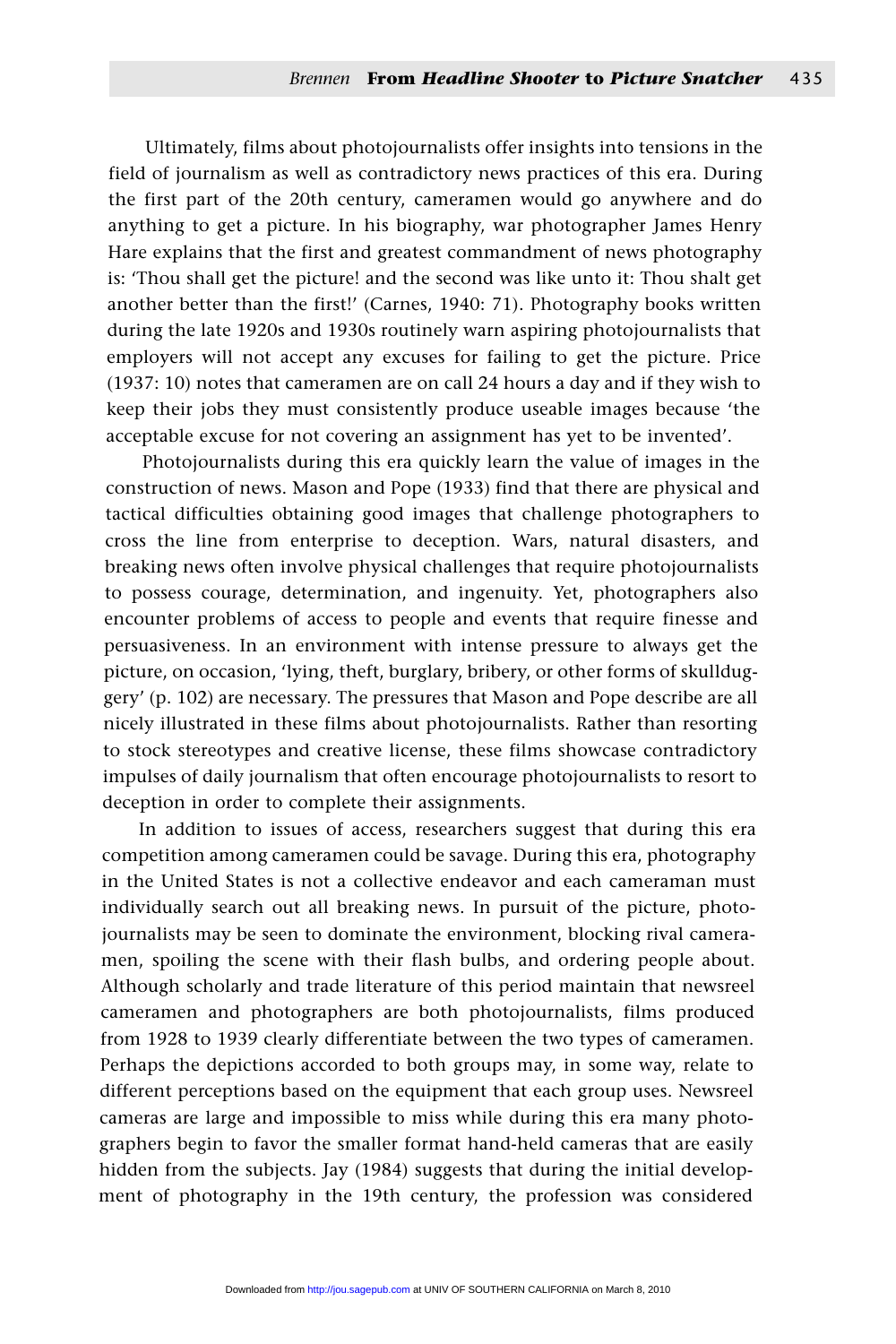honorable and was well received by the public. However, with the development of the hand-held camera that image of respectability is destroyed. Jay finds that initially the hand-held camera is rejected by serious photographers and is 'almost universally criticized by every intelligent nonphotographer as a major social nuisance' (p. 8). The fundamental objection to the hand-held camera is that people can be photographed without their knowledge and consent.

With the introduction of smaller, easily concealed cameras with wide-aperture lenses that permitted photographs to be made in situations with low light levels, modern indiscreet photojournalism was born. Newspapers and magazines, with an insatiable appetite for pictures, both reflected and reinforced the photographers' attitude – the picture at any cost. As any impartial observer will admit, no aspect of a life was too private, no tragedy too harrowing, no sorrow too personal, no event too intimate to be witnessed and recorded by the ubiquitous photographer. (p. 15)

The deceptive potential of hand-held cameras used by early 20th-century photographers resulted in public distrust of the news technology as well as of their operators and certainly may have contributed to the hierarchical depictions of photojournalists in 1920s and 1930s films.

Photojournalists must aggressively pursue the image and, in these films, they also solve mysteries, capture criminals, and perform a variety of other heroic acts. The public's conflicted relationship with the new medium of photojournalism is nicely reinforced in *Murder with Pictures* when a photographer questions the police's rough treatment of one of his colleagues. He remarks: 'Cops aren't supposed to shoot newspapermen'. And the police officer responds, 'I know, son, I know, we're hampered with a lot of senseless regulations'. On one level, the exchange situates cameramen within the realm of newspapermen and yet it illustrates their distrust and dislike by the public during this era.

In addition to journalistic rivalry, the long hours, difficult working conditions, personal hardships, and the ultimate expendability of photojournalists are addressed in films about both newsreel cameramen and photographers. Underlying the plots of comedies, dramas, and murder mysteries, photojournalists are shown as expendable workers. Even the most heroic of the newsreel cameramen are repeatedly informed that they are only as good as their last scoop. And, finally, a critique of cameramen as intruders and voyeurs, observing rather than participating in life, emerges as a subtext of these films.

By the late 1920s and 1930s, film is a dominant cultural form that addresses a variety of issues and concerns within American society. From a cultural materialist approach, films about photojournalists may be seen to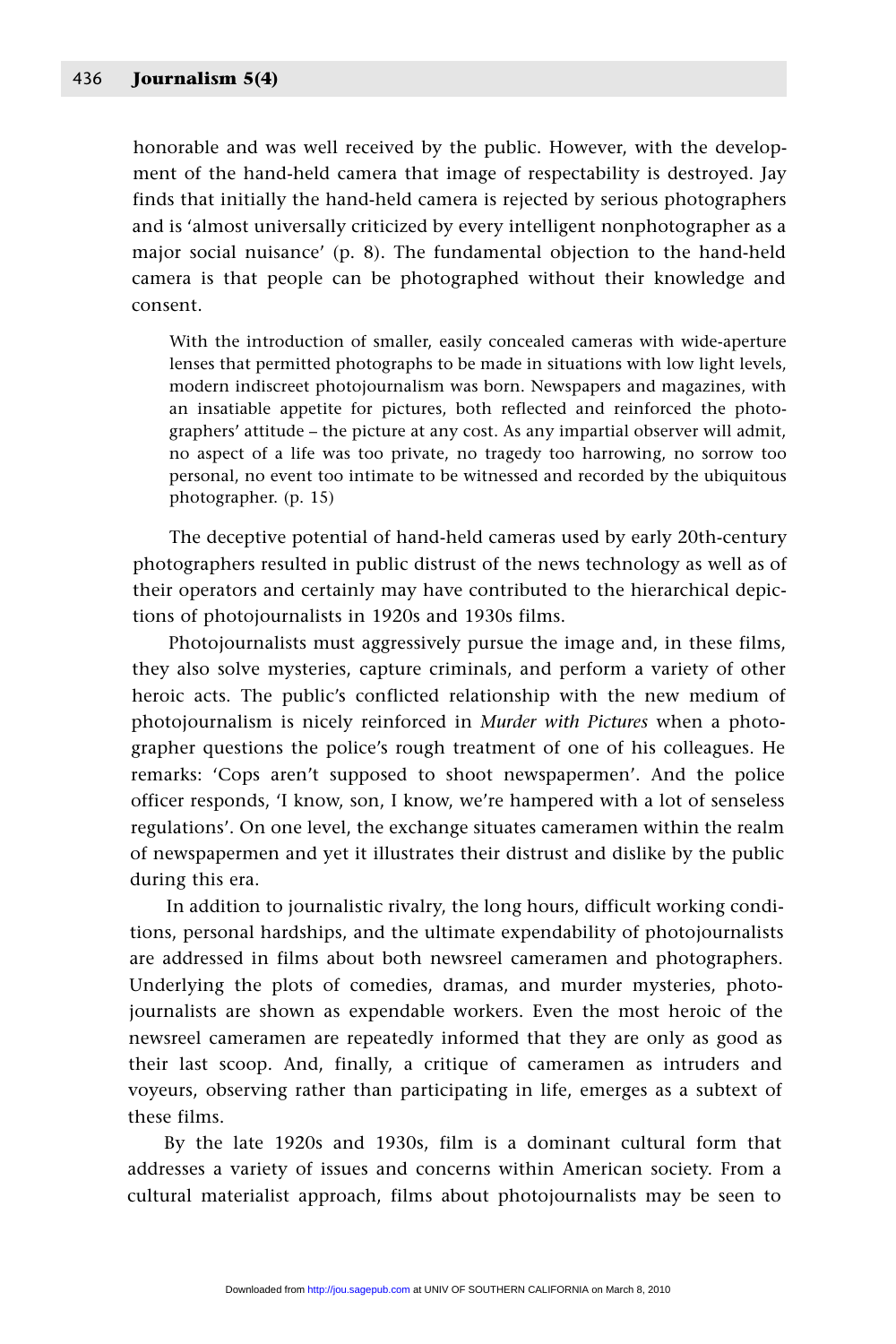provide historical evidence of how photographers and newsreel cameramen were constructed during this era. The initial hostility of print journalists to photography, their attempts to protect their turf, and their eventual acceptance of the image as an integral part of the acquisition of news are showcased in these films about photojournalism. In an era of jazz journalism, photographic images soon become authentic evidence of an objective journalism and literal representations of a larger reality. If these films include standard stereotypical images of photojournalists, they also critique and analyze journalistic practices and offer commentary on the motives and meanings of such practices.

#### **Note**

1 Utilizing a variety of finding aids including film indexes and catalogs, approximately 30 films were identified as having photojournalists as main characters. Joe Saltzman, director of the Image of the Journalist in Popular Culture (IJPC) was instrumental in obtaining and copying all of the films that were currently available. This author thanks him for all of his help and encouragement with this project.

#### **References**

- Atwood, M. V. (1931) 'Improving Picture Handling on Dailies. Vast Amount of Space Wasted by Newspapers on Poor Pictures, Says Gannett Executive – Detailed Instructions to Cameraman is First Step – Cropping and Retouching Must be Skillfully Done', *Editor & Publisher* 64(5, 29 August): 9, 66.
- Berry, Thomas Elliott (1970) *The Newspaper in the American Novel 1900–1969*. Metuchen, NJ: Scarecrow.
- Born, Donna (1981) 'The Image of the Woman Journalist in American Popular Fiction 1890 to the Present', Paper presented at the annual meeting of the Association for Education in Journalism, East Lansing, MI.
- Brennen, Bonnie (1995) 'Cultural Discourse of Journalists: The Material Conditions of Newsroom Labor', in Hanno Hardt and Bonnie Brennen (eds) *Newsworkers. Toward a History of the Rank and File*, pp. 75–109. Minneapolis: University of Minnesota Press.
- Brennen, Bonnie and Hanno Hardt, eds (1999) *Picturing the Past. Media, History & Photography.* Urbana: University of Illinois Press.
- Bridger, Earle (1997) 'From the Ridiculous to the Sublime: Stereotypes of Photojournalists in the Movies', *Visual Communication Quarterly* 4(1): 4–11.
- Carnes, Cecil (1940) *Jimmy Hare, Photographer. Half a Century with a Camera.* New York: Macmillan.
- Collins, Francis A. (1916) *The Camera Man, His Adventures in Many Fields With Practical Suggestions for the Amateur*. New York: Century.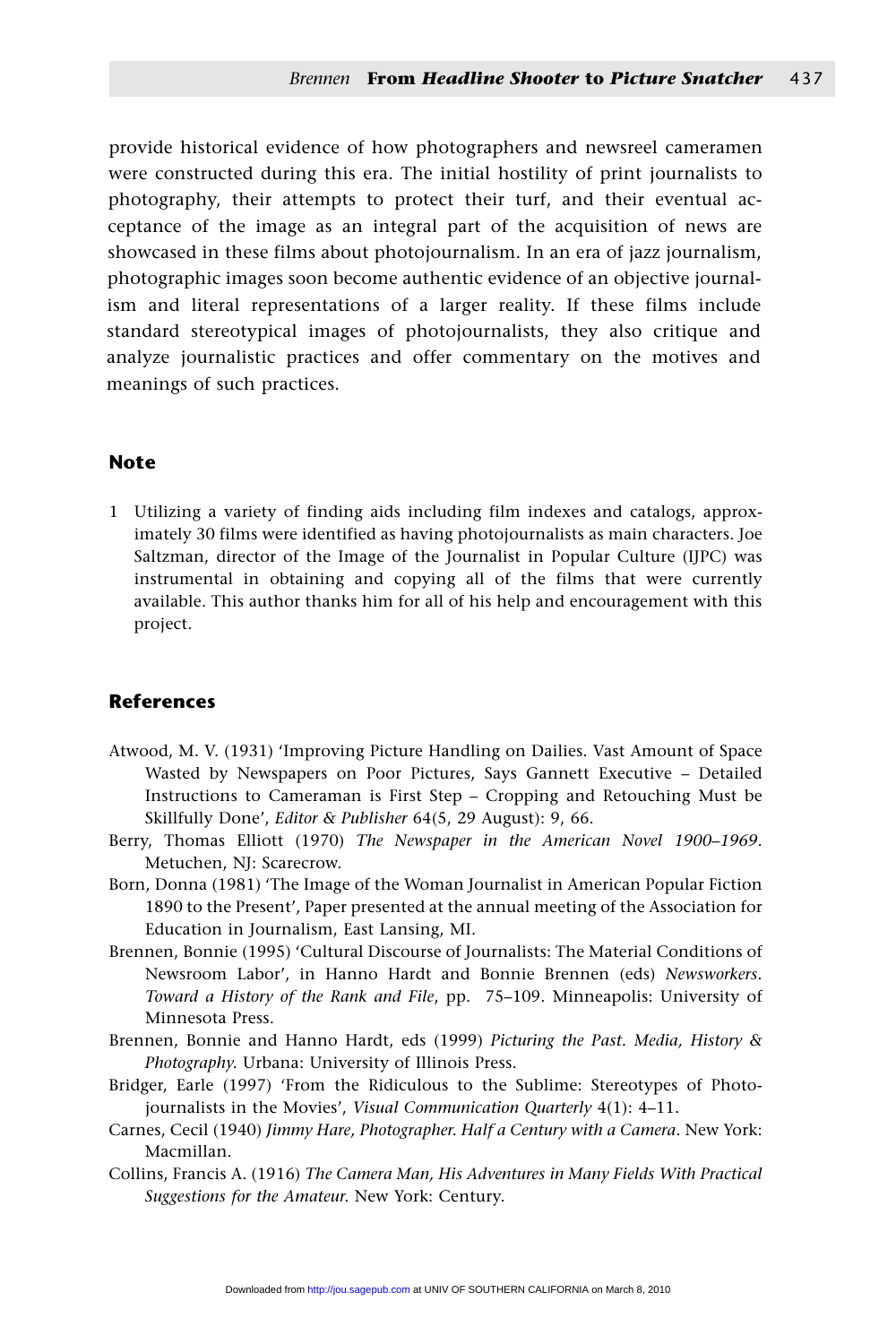- *Editor & Publisher* (1927) 'A.P. Picture Service to Start Aug. 1 Serving 100 Member Papers', 60 (9, 23 July): 14.
- *Editor & Publisher* (1928) 'Arm of Press Penetrates Arctic Solitudes to Picture Mobile Rescue Heroism. Newspapers, Services, Make History for Human Communications in Land of Midnight Sun – Cameraman Catches Nobile Camp at Moment Searching Plane Sights Lost Explorers', 61(9, 21 July): 1.
- *Editor & Publisher* (1930) 'Cameraman is Jailed for Court Pictures. *Chicago Herald and Examiner* Man Serves Two Days of Sixty-Day Contempt Sentence – Was Covering Guzik Trial', 63(27, 22 November): 10.
- Emery, Michael and Edwin Emery (1992) *The Press and America: An Interpretive History of the Mass Media*, 7th edn. Englewood Cliffs, NJ: Prentice-Hall.
- Ghiglione, Loren (1990) *The American Journalist: Paradox of the Press*. Washington, D.C.: Library of Congress.
- Ghiglione, Loren and Joe Saltzman (2003) 'Fact or Fiction: Hollywood Looks at the News', *Image of the Journalist in Popular Culture Journal*, URL (consulted Aug. 2004): http://www. ijpc.org/journal.html.
- Good, Howard (1986a) *Acquainted With the Night: The Image of Journalists in American Fiction, 1890–1930*. Metuchen, NJ: Scarecrow.
- Good, Howard (1986b) 'The Image of War Correspondents in Anglo-American Fiction', *Journalism Monographs* 98.
- Good, Howard (1989) *Outcasts: The Image of Journalists in Contemporary Film.* Metuchen, NJ: Scarecrow.
- Hardt, Hanno (2000) *In the Company of Media. Cultural Constructions of Communication, 1920s–1930s*. Boulder, CO: Westview Press.
- Harrison, James G. (1945) 'American Newspaper Journalism as Described in American Novels of the Nineteenth Century', PhD dissertation, University of North Carolina.
- Jay, Bill (1984) 'The Photographer as Aggressor', in David Featherstone (ed.) *Observations*. Carmel, CA: Friends of Photography.
- Kinkaid, James C. (1936) *Press Photography*. Boston, MA: American Photographic Publishing.
- Langner-Burns, Heidi M. (1989) 'The Image of Journalists in American Film and Fiction From 1975 to 1987: An Application of Leo Lowenthal's Model', PhD dissertation, Southern Illinois University.
- Mason, Edward F. and Vernon Pope (1933) *News Illustration*. Iowa City: Edward F. Mason.
- Muench, James (1988) 'The Ethics of Journalists in Bestsellers, 1960–1987', Master's Thesis, University of Missouri.
- Ness, Richard R. (1997) *From Headline Hunter to Superman. A Journalism Filmography*. Lanham, MD: Scarecrow Press.
- Peden, Charles (1932) *Newsreel Man*. Garden City, NY: Doubleday, Doran.
- Price, Jack (1937) *News Pictures*. New York: Round Table Press.
- Roche, John F. (1929) 'Cameramen Risk Death to Give Public "Eye" Stories of Thrilling Events. Life and Limb Imperiled Even on "Tame" Assignments in Daily Routine – Narrow Escapes Frequent in Recording the Unusual and the Spectacular – Flashlight Explosion Constant Danger', *Editor & Publisher* 61(47, 13 April): 1.
- Saltzman, Joe (2002) *Frank Capra and the Image of the Journalist in American Film*. Los Angeles: Image of the Journalist in Popular Culture (IJPC).